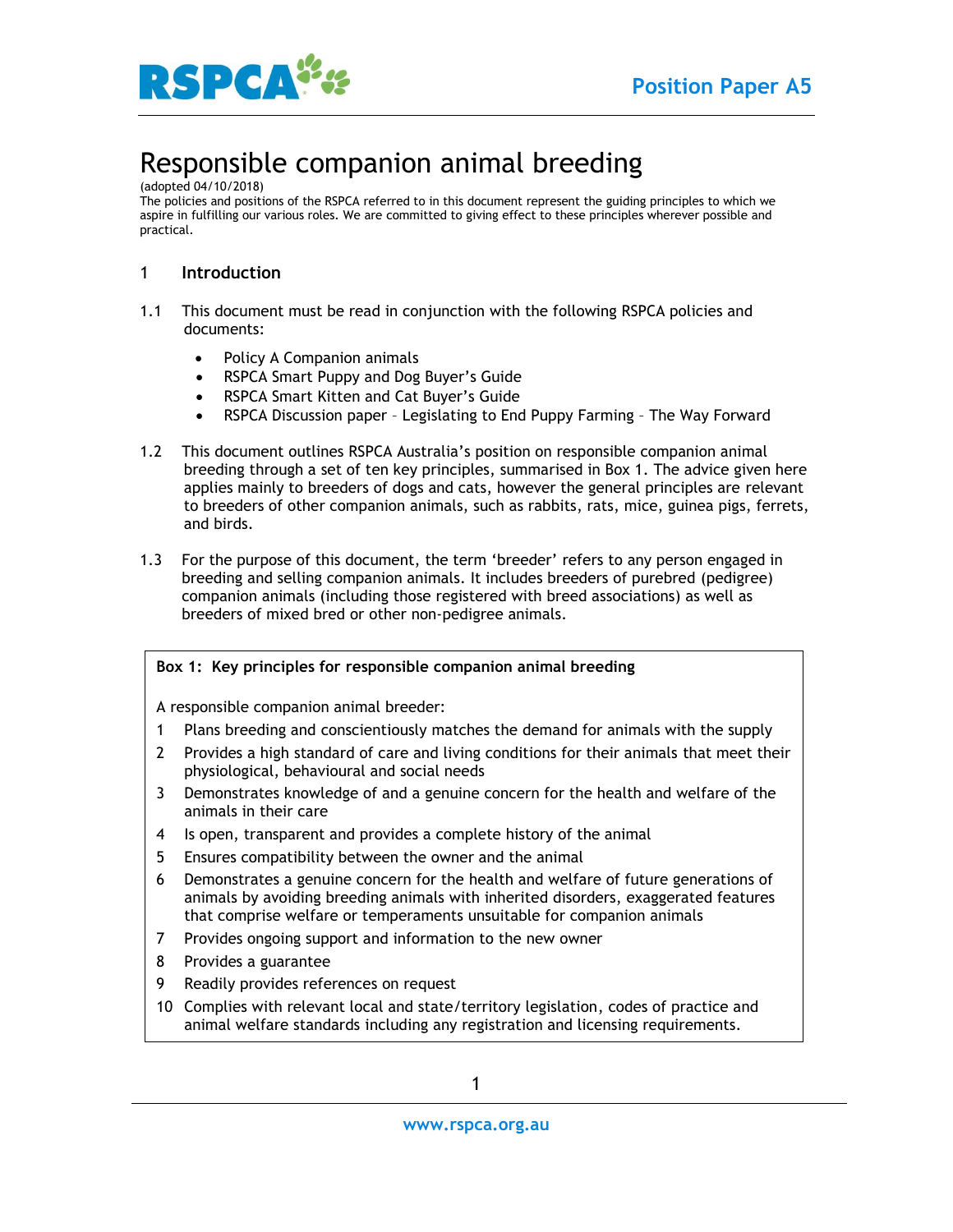

## **Key principles for responsible companion animal breeding**

### 1 **A responsible breeder plans breeding and conscientiously matches the demand for animals with the supply**

- a The breeder knows the likely demand for their animals and plans future litters accordingly to reduce the chances of oversupply and consequent euthanasia of healthy animals (see Policy A5). Where appropriate, breeders should place prospective owners on a waiting list in order to ensure there is adequate demand prior to breeding.
- b Where supply exceeds demand, any unsold animals are provided with a high standard of care and living conditions on the breeder's premises either permanently or until they can be re-homed.

#### 2 **A responsible breeder provides a high standard of care and living conditions for their animals**

- a Veterinary health checks are carried out on the mother and each litter in the home soon after birth and thereafter as needed. This should include a full physical examination and health assessment to detect any hereditary or congenital defects or health problems and to ensure medical treatment is provided as required. Best practice preventative health programs are practised, e.g. pups or kittens are vaccinated, and treated for external and internal parasites. Prospective owners are provided with copies of veterinary certificates and other documentation about health status and any treatments given.
- b Living conditions are of a high standard. The environment is clean and hygienic and the animals' physiological, behavioural and social needs are met. There is adequate space allowing free movement, shelter, environmental enrichment, socialisation and the opportunity to exercise daily. Additionally, the breeder proactively ensures all their animals are provided with positive experiences (e.g. playing with a sociable companion) each day with negative experiences minimised to ensure a good quality of life. The breeding environment should mimic the environment the animal will be rehomed into – e.g. a family home, with socialisation matching the future environment.
- c Animals are provided with a balanced and biologically appropriate diet based on contemporary nutritional science, in a quantity which results in ideal body condition. Clean drinking water must be freely available at all times. Information on feeding requirements given to prospective owners is appropriate.
- d Animals are physically fit and in good mental and physical health.
- e All animals are well socialised to humans and conspecifics (other animals of their species), and demonstrate normal behavioural reactions with no abnormal signs of fear or aggression.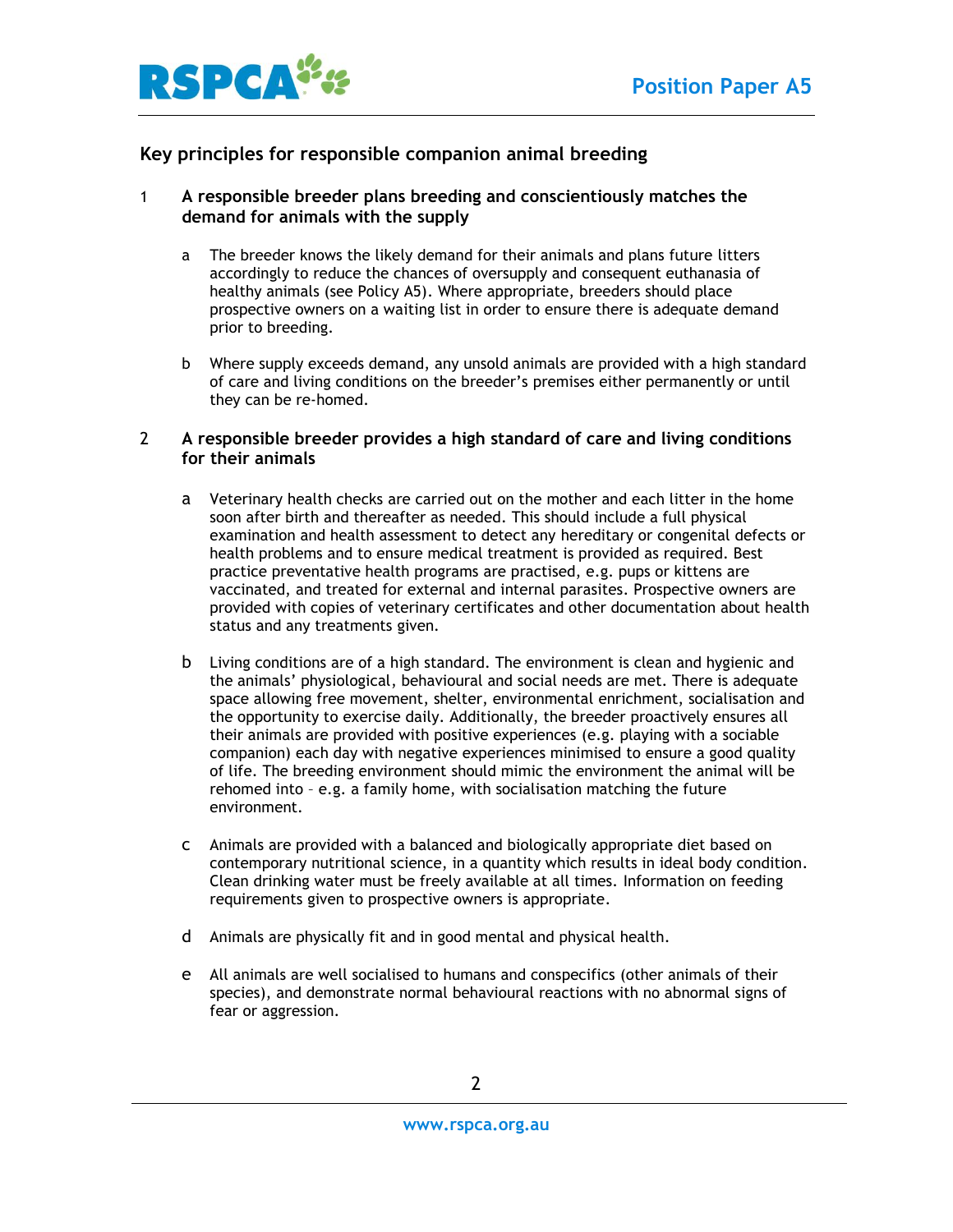

f Care and attention is provided by a registered veterinarian to all animals when necessary, and in addition to the regular care outlined in the breeder's [health](http://agriculture.vic.gov.au/__data/assets/pdf_file/0013/306103/A_CoP-breeding-updated-July-2015-artwork-for-email.pdf)  [management plan.](http://agriculture.vic.gov.au/__data/assets/pdf_file/0013/306103/A_CoP-breeding-updated-July-2015-artwork-for-email.pdf)

#### 3 **A responsible breeder demonstrates knowledge of and a genuine concern for the welfare of the animals in their care**

- a The breeder consults with a registered veterinarian first to determine the most appropriate individual breeding program for each breeding animal. Aspects such as the suitability of the animal for breeding (physical health and suitable temperament); age of breeding commencement; the frequency of pregnancies; the time/age for retirement; the mating procedure and the provision of veterinary care during breeding and on retirement, should be included. The breeder and veterinarian ensure that the mating procedure does not compromise animal welfare.
- b Retired breeding animals, animals that are unable to breed, or animals that are unsuitable for breeding are provided with a high standard of living (see 2b) on the premises or re-homed. These animals should be desexed where this is deemed in the best interests of the animal by a registered veterinarian. Animals are not killed when they reach the end of their breeding life unless, following consultation with a registered veterinarian, it is deemed necessary and in the best interests of the animal based on animal welfare grounds.
- c The breeder consults with a registered veterinarian and other experienced breeders to determine best practice rearing and weaning methods for the offspring in the litter.
- d The breeder does not kill healthy offspring simply because they do not conform to a 'breed standard', certain aesthetic or because the breeder considers there is an excess number in the litter.
- e The breeder does not subject animals to any surgical modification or intervention unless the procedure is deemed necessary and undertaken by a veterinarian for the welfare of the animal for therapeutic reasons. If such intervention is required to correct an inherited issue, these animals should not be used for breeding. In the case of dogs, the docking of puppies' tails and the cropping of ears for cosmetic or prophylactic purposes are illegal in Australia.
- f The breeder minimises stress to the offspring by ensuring that their animals are offered for sale directly from the place where they were born.
- g The breeder is aware of the importance of socialisation of young animals, especially during critical periods in early development (e.g. 3-17 weeks of age for pups). The breeder takes active steps to adequately and safely socialise animals to other animals and people on the premises and ensures they are exposed to different environments.
- h Where animals are not required for breeding, they should be desexed prior to sale (where appropriate for the species, age and health status of the animals). If the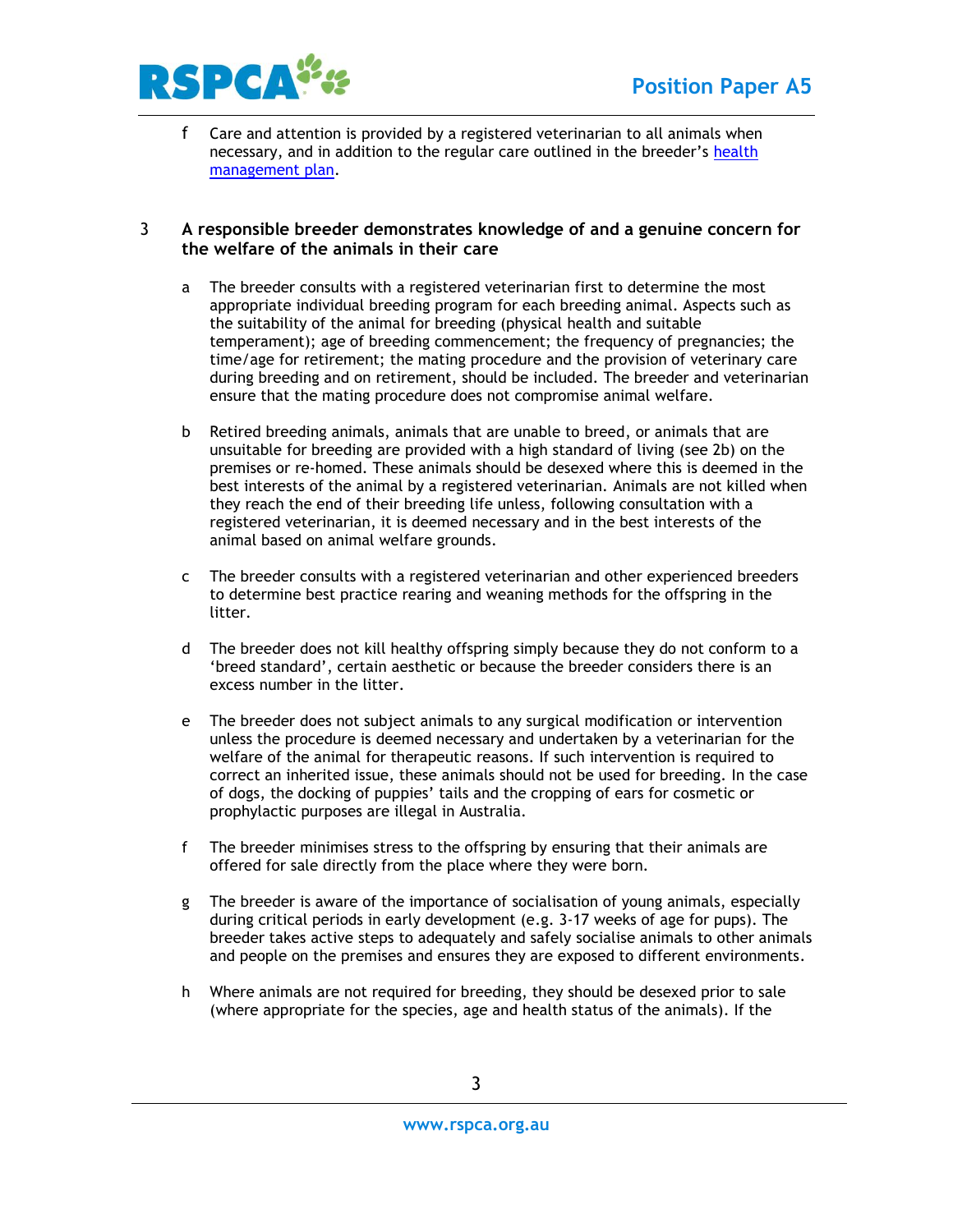

animals are not desexed prior to sale for any of the aforementioned reasons, a desexing voucher or formal agreement should be entered into with the new owner.

i Dogs and cats are microchipped and registered to an appropriate microchip database prior to sale such that the breeder is traceable via each individual's microchip number (other animals where appropriate for the species). Breeders should obtain a signature on the microchip transfer form from the purchaser and submit the form on behalf of themselves and the purchaser. A copy of the signed form should be provided to the purchaser.

#### 4 **A responsible breeder is open, transparent and provides a complete history of the animal**

- a The breeder allows and encourages prospective owners to inspect the breeding facility in person to meet the litter and their mother (and the father (sire) of the litter if he is present). Where the father is not present on site, information is provided on his location, background, health, size, physical characteristics, and temperament.
- b The breeder provides information to prospective owners on the care needs of the animal and any breed-specific traits or known genetic or congenital problems as well as the breeding practices employed by the breeder.
- c The breeder is willing to answer questions, allow inspection of relevant paperwork and records and provide ongoing support to owners.

#### 5 **A responsible breeder ensures compatibility between the owner and animal**

- a The breeder makes every effort to meet the prospective owner in person to assess the compatibility of the animal with the owner. If a face-to-face meeting is not possible then this assessment should be made via video or phone. Breeders must sell animals directly to prospective owners and not via a third-party or broker.
- b The breeder asks the prospective owner relevant questions to determine the compatibility of the owner and the animal and to ensure the animal will be well cared for. For example, whether there are children or other animals in the household, how the animal will be housed; how it will be cared for during working hours, holidays or if their circumstances change. The breeder may use a questionnaire for prospective owners to assist in the matching process.
- c The breeder ensures prospective owners have a realistic understanding of the characteristics of the specific animal and their requirements for space and activity. In this way the breeder tries to ensure a good match between the owner and the animal (e.g. matching an active energetic dog with an owner who can provide an appropriate environment and the additional stimulation/exercise required).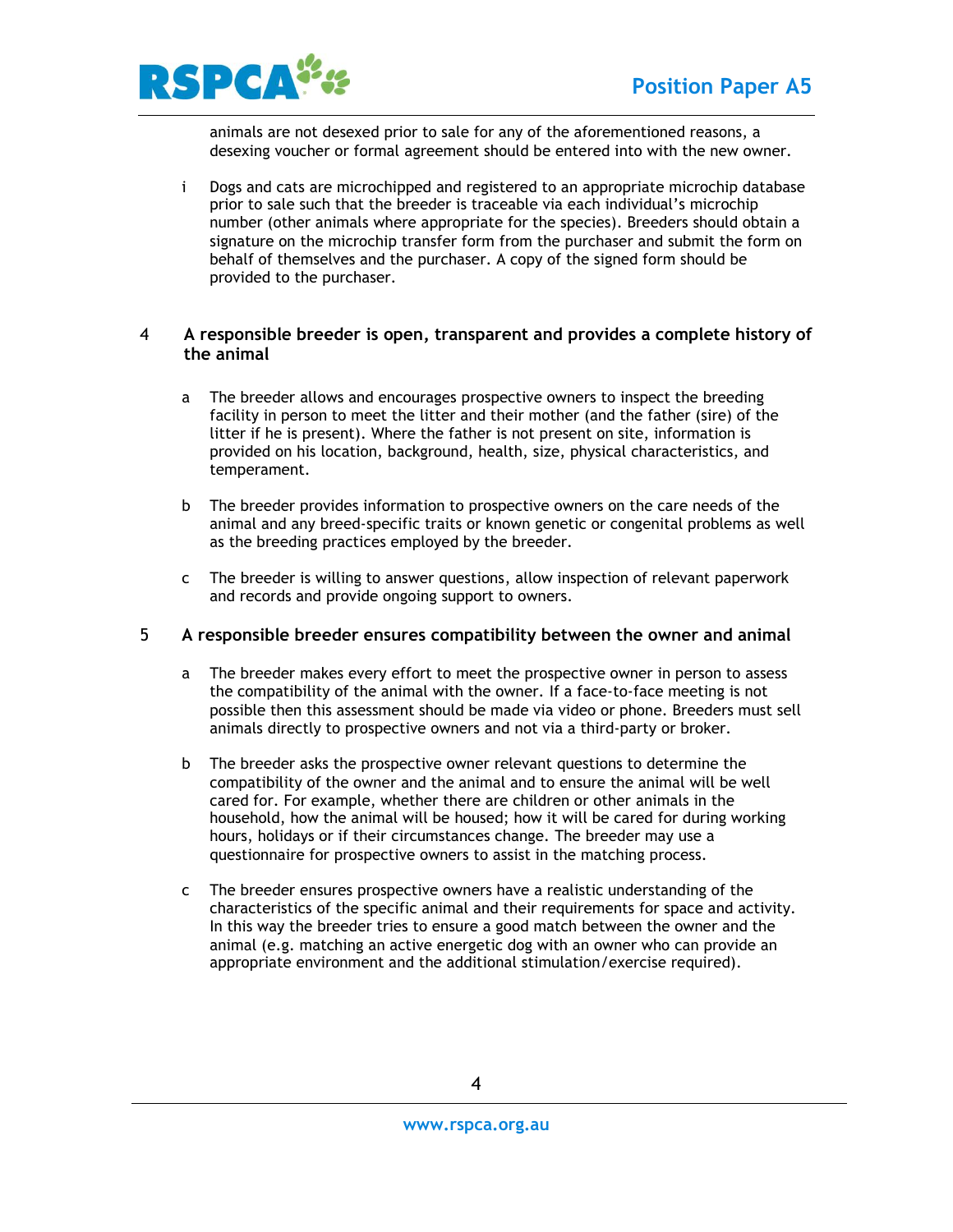



#### 6 **A responsible breeder demonstrates a genuine concern for the welfare of future generations of animals**

- a. Protecting the welfare of future generations of animals is achieved firstly by breeders acknowledging the presence of any inherited disorders or exaggerated physical features that may compromise quality of life in their particular breed and in their own animals. These disorders are then effectively prevented by engaging in best practice breeding programs which entail the following:
- i. *Screening breeding animals for genetic disorders and excluding animals with detrimental physical or temperament characteristics from breeding programs:*
	- The breeder is aware, through education and consultation with veterinarians, geneticists, other responsible breeders and breed associations, of the common genetic disorders and exaggerated features known for that particular breed or mix of breeds.
	- The breeder has an understanding of problems associated with breed standards (e.g. requiring exaggerated features) and does not breed to follow these standards where they compromise animal welfare. Breeders should also take active steps to change breed standards that are linked to known welfare problems.
	- Potential breeding animals are screened by a registered veterinarian for health problems (inherited disorders, genetic defects and exaggerated physical features) and behavioural problems that compromise animal welfare (see A6.5).
	- The breeder uses all available, validated screening tests relevant to the breed. For example for canine hip dysplasia, elbow dysplasia and DNA tests for progressive retinal atrophy in certain dog breeds.
	- Some screening tests will also identify animals with an 'unaffected carrier' status for inherited disorders. This information should be used to inform breeding practices and avoid inherited diseases in offspring by avoiding breeding two carrier animals.
	- Where an animal exhibits or produces offspring with an inherited disorder or characteristic that has been identified as compromising the animal's quality of life, health or welfare (e.g. exaggerated physical features), that animal should be excluded from breeding.
	- The breeder readily supplies the prospective owner with copies of certified veterinary medical reports and the results of all screening tests.
	- If requested, the breeder willingly provides information regarding the incidence of genetic diseases in their animals to veterinarians and researchers to add to existing knowledge of the breed.
- ii. *Avoids breeding closely related animals to avoid problems associated with inbreeding*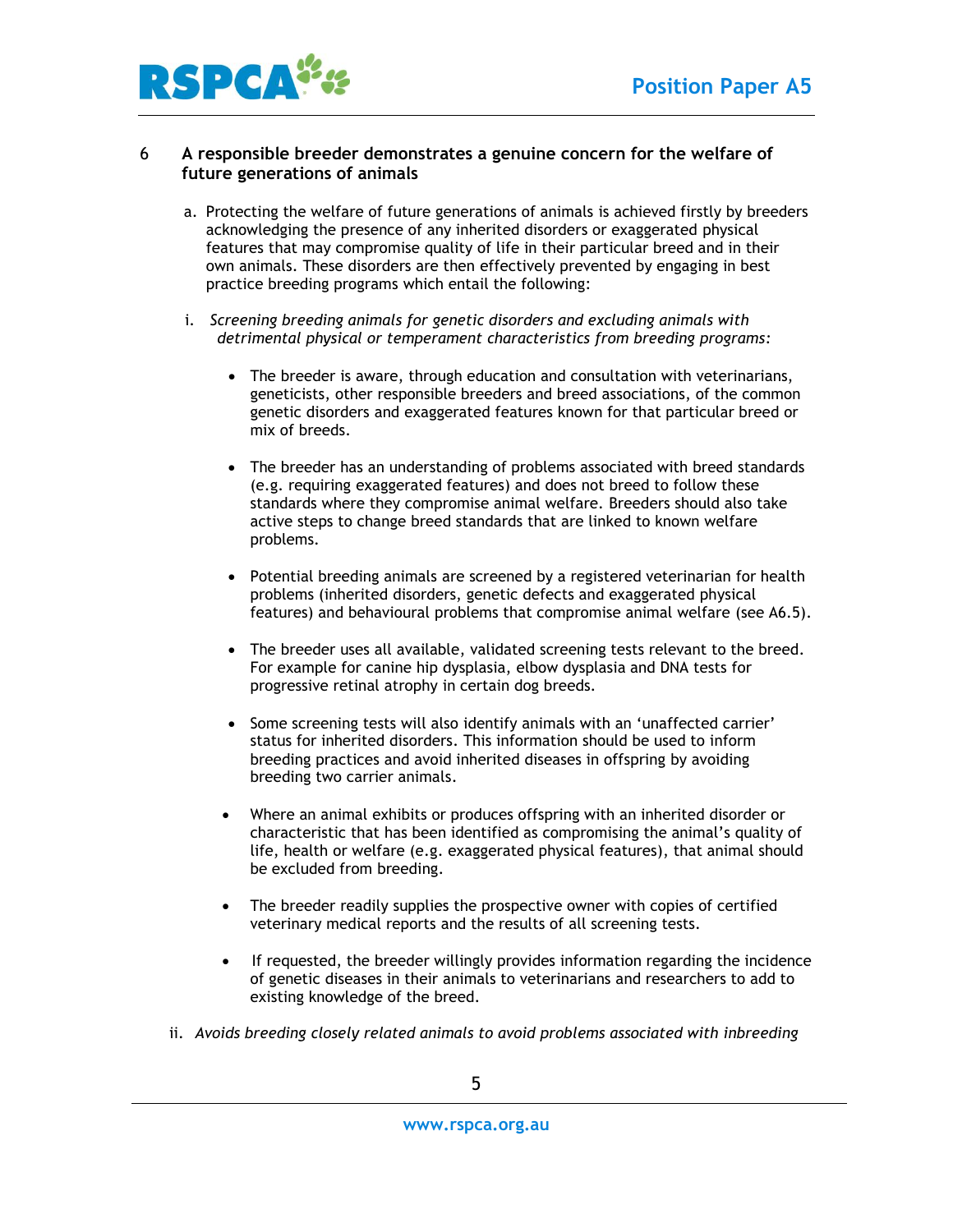

- The breeder does not allow closely related animals to breed with each other, e.g. first degree relatives (father to daughter, brother to sister) or second degree relatives (grandfather to granddaughter). The breeder aims to arrange matings between pairs that are the least related to reduce the inbreeding coefficient to as close to 0% as possible. Breeding closely related animals increases on average, the incidence of inherited disorders and compromises immune system function which adversely impacts upon the health and welfare of companion animals and can ultimately lead to infertility problems (See A6.6).
- *iii. Avoids breeding for traits that are detrimental to the animal's welfare or quality of life*
	- A good breeder will select for physical and temperament traits that are compatible with a high quality of life for the animal. The breeder does not prioritize appearance above health, welfare and functionality. Responsible breeders consider the health, welfare, temperament and the quality of life of both the parents and their offspring as a key priority when selecting breeding animals to ensure their suitability as companion animals.

## 7 **A responsible breeder provides ongoing support and information to the new owner**

- a New owners are provided with information on feeding, socialisation, exercise, registration and identification requirements. Specific information on the need for desexing prior to sexual maturity is provided with all cats and dogs sold.
- b New owners are provided with a full health record for their animals including a vaccination card completed by a registered veterinarian and any medications given prior to purchase and those required in the future (e.g. flea, tick and worming schedule). For dogs and cats, this health record should reference the microchip number of the animal.
- c The breeder provides their full contact details and encourages the new owner to contact them should they require further information on the care of their new animal.

## 8 **A responsible breeder provides a guarantee**

- a The breeder offers to accept any returned or unwanted animals within a specified time period (e.g. up to 3 months after sale). Animals may be returned for various reasons, including problems with health, behaviour, compatibility, or inability of the owner to provide suitable care. Breeders should accept animals returned as a result of problems arising from an inherited disorder at any time after sale.
- b Where possible, the breeder should re-home returned animals. If they cannot be rehomed or sold, the breeder will house them at their breeding facility permanently. Breeders must have the capacity and capability to provide a high standard of living (see 2b) and care for returned animals. Returned animals are not euthanased unless it is deemed necessary by a registered veterinarian and in the best interests of the animal based on animal welfare grounds.